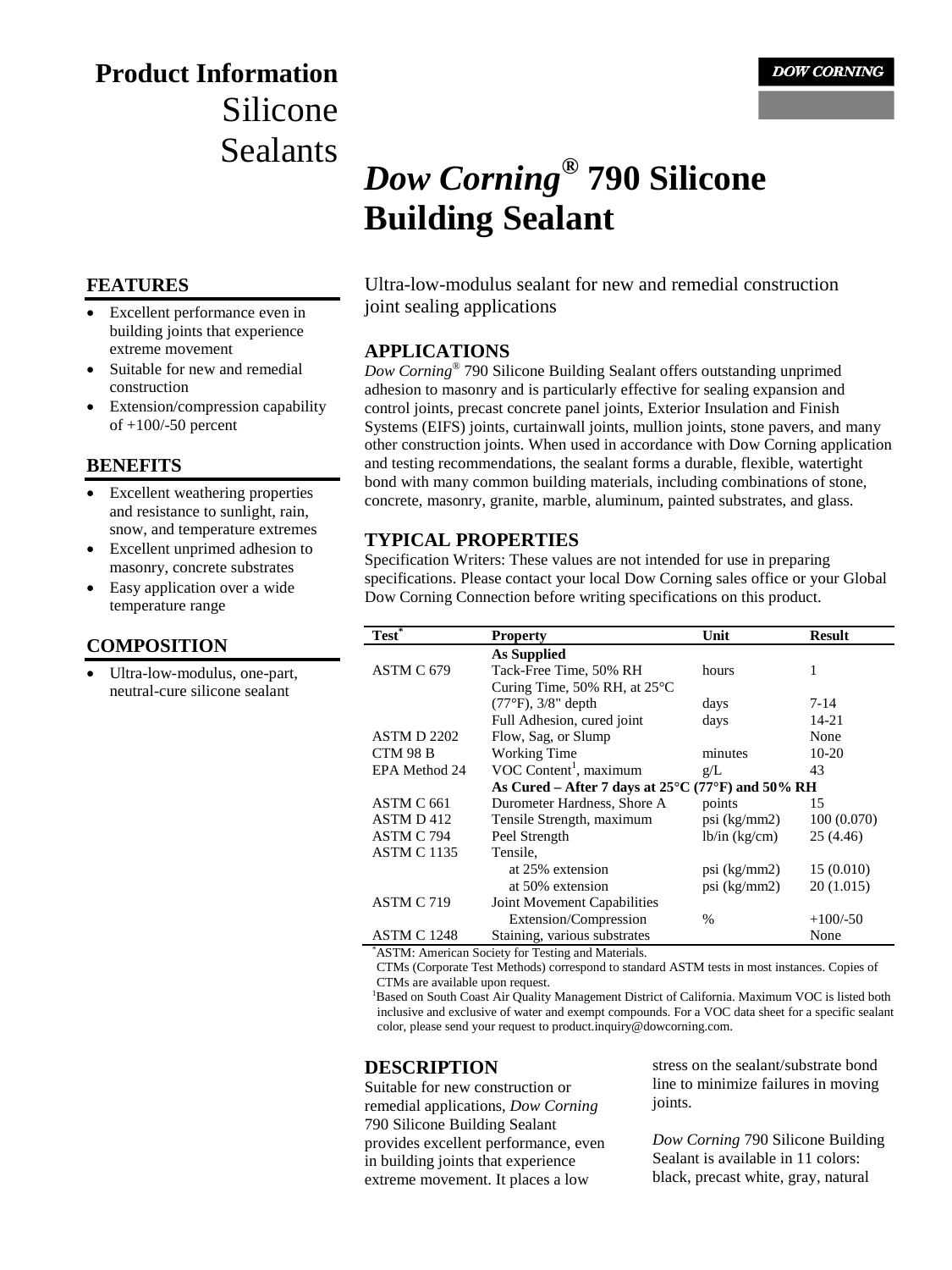stone, bronze, adobe tan, blue spruce, rustic brick, sandstone, charcoal, and dusty rose. Custom colors are available upon request.

## **APPROVALS/ SPECIFICATIONS**

This sealant meets or exceeds the requirements of:

- ASTM Specification C 920, Type S, Grade NS, Class 100/50, Use T, NT, M, G, A, and O
- Many UL wall/floor fire designs, some without a protective cover plate (see www.ul.com for current listing)
- Fire Tests of Building Construction and Materials, UL 263 (ASTM E 119)

Data from an independent test lab and Sealant, Waterproofing and Restoration Institute validation are available from Dow Corning and the SWR Institute. A complete product specification sheet for this product is available upon request.

## **HOW TO USE**

Consult the current version of the Dow Corning Americas Technical Manual, Form No. 62-1112, (available from dowcorning.com/construction) for detailed information on application methods, joint design, field testing, and warranty requirements when using *Dow Corning*® brand sealants. Please contact your local Dow Corning Sales Application Engineer for specific advice.

#### SEALANT - WATERPROOFING & RESTORATION INSTITUTE

Issued to: Dow Corning Corp.<br>Product: 790 Silicone Building Sealant

C719: Pass <u>∠</u> Ext:+100% Comp:-50%

Substrate: Mortar, Aluminum, Glass [Dow Corning 1200 OS Primer used on aluminum substrates]

C661: Rating 15

Validation Date: 9/12/11 - 9/11/16

No. 1006-7901011

## **SEALANT VALIDATION** www.swrionline.org

Copyright © 2011

## **HANDLING PRECAUTIONS**

HANDLING PRECAUTIONS PRODUCT SAFETY INFORMATION REQUIRED FOR SAFE USE IS NOT INCLUDED IN THIS DOCUMENT. BEFORE HANDLING, READ PRODUCT AND MATERIAL SAFETY DATA SHEETS AND CONTAINER LABELS FOR SAFE USE, PHYSICAL AND HEALTH HAZARD INFORMATION. THE MATERIAL SAFETY DATA SHEET IS AVAILABLE ON THE DOW CORNING WEB SITE AT DOWCORNING.COM, OR FROM YOUR DOW CORNING SALES APPLICATION ENGINEER, OR DISTRIBUTOR, OR BY CALLING DOW CORNING CUSTOMER SERVICE.

### **USABLE LIFE AND STORAGE**

When stored at or below 32°C (90°F), *Dow Corning* 790 Silicone Building Sealant has a shelf life of 12 months from date of manufacture. Refer to product packaging for "Use By" date.

## **PACKAGING INFORMATION**

*Dow Corning* 790 Silicone Building Sealant is packaged in 10.3-fl oz (305-mL) disposable cartridges that fit ordinary caulking guns, 20-fl oz (590-mL) E-Z Pak foil sausages that fit caulking guns, and also in 2.0- and 4.5-gal (7.5 and 17-L) bulk pails. It can be dispensed by many air-operated guns and most types of bulk dispensing equipment.

## **LIMITATIONS**

Dow Corning 790 Silicone Building Sealant should not be applied:

- In structural applications.
- Below grade or to materials that outgas, which can cause bubbling in curing sealant.
- On brass or copper or other similar material that can be corroded.
- To surfaces that are continuously immersed in water.
- For use as an interior penetration firestop sealing system.
- To building materials that bleed oils, plasticizers, or solvents – materials such as impregnated wood, oilbased caulks, green or partially vulcanized rubber gaskets, or tapes or bituminous below-grade waterproofing and asphalt-impregnated fiberboard.
- In totally confined spaces because the sealant requires atmospheric moisture for cure.
- To surfaces that will be painted after application. The paint film will not stretch with the extension of the sealant and may crack and peel and most likely will not adhere to the sealant.
- To surfaces in direct or indirect contact with food.
- To wet or frost-laden surfaces.
- In applications where solvents or primers are not fully dried prior to sealant application. Uncured sealant is very sensitive to many solvents, primers, and cleaning agents; these may cause the sealant to remain uncured or tacky.

This product is neither tested nor represented as suitable for medical or pharmaceutical uses.

## **HEALTH AND ENVIRONMENTAL INFORMATION**

To support Customers in their product safety needs, Dow Corning has an extensive Product Stewardship organization and a team of Product Safety and Regulatory Compliance (PS&RC) specialists available in each area.

For further information, please see our Web site, dowcorning.com or consult your local Dow Corning representative.

*Dow Corning* is a registered trademark of Dow Corning Corporation. *We help you invent the future* is a trademark of Dow Corning Corporation. 2011, December 20 XIAMETER is a registered trademark of Dow Corning Corporation.<br>
Form No. 61-884N-01 (2000-2011 Dow Corning Corporation. All rights reserved. ©2000-2011 Dow Corning Corporation. All rights reserved.